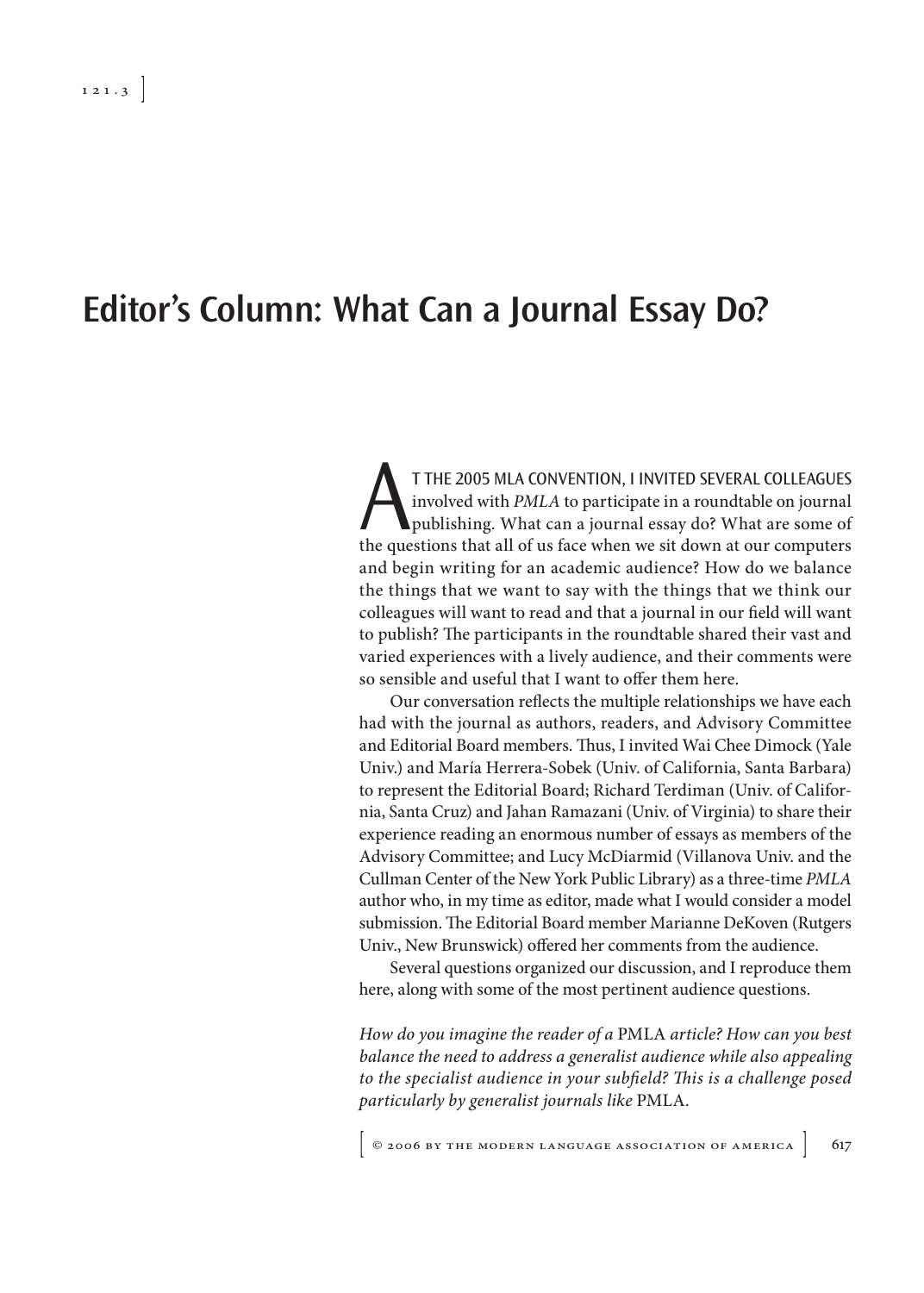**Lucy McDiarmid:** For the three things that I've had published in *PMLA*, I've thought of several groups of people. First of all, I think of my smartest friends. I think, "What would they learn from this? Would these words speak to them? Would this interest them?" And if I think, "No," or, "They've seen it before," then I don't go in that direction. So I have a model in mind, a group of my smartest friends who would be very encouraging but also somewhat critical.

Second, I think of the Editorial Board of *PMLA*, because those are the people who are going to be deciding, the people who will choose the essays. And to find out what they might want, you can Google them and see what their interests are, or you can read re cent issues of *PMLA*. I think there's no bet ter way really to see what kind of reader you would have than to look at recent issues.

And, third, I think of my mother, be cause she is what the NEH used to call "the literate but nonacademic humanist." She was a children's-book editor for forty years. She's very smart, she reads a lot, and if something is incomprehensible, she tells me so instantly and doesn't finish reading it. In fact, most of my books are sitting unread on a coffee table in the living room. I know what page she got to in most of them because there's a book mark in the introduction somewhere.

So those are the audiences that I keep in mind.

I've submitted to issues on special top ics—"Literature and Censorship" and "On Poetry"—and to the special millennium issue. Here you assume that the topic is conceived in a general way, and they want essays that cover specific aspects of it, so you don't need to worry about the idea of audience. If you have some thing on one of those topics, you send it in.

I think for me there are other issues that are more important, such as, What kind of diction do you use? how formal a style? Cer tainly, what we write, whatever it's called—cul tural criticism, literary criticism, theory—has become more informal in many ways. It's

gone in two directions, really. It's become much more theoretical, but it's also become chattier, more vernacular, and I think that's as much an issue as the question about the audi ence. What style do I use—how do I pitch it? And how much background do I give? But I wouldn't worry about issues of background, because the Editorial Board will tell you how much to give. If they think you've given too much or not enough, they will let you know.

Finally, I would say: trust the statement of editorial policy: "the journal is receptive to a variety of topics, whether general or specific, and to all scholarly methods and theoretical perspectives. The ideal *PMLA* essay exempli fies the best of its kind, whatever the kind; addresses a significant problem; draws out clearly the implications of its findings; and engages the attention of its audience through a concise, readable presentation." I've trusted that because some of the things I've submitted have been a little eccentric, and I've thought, Either they'll like it or they won't. So I would trust this idea, particularly "the best of its kind, whatever the kind."

**Richard Terdiman:** It feels like I pub lished my first essay in *PMLA* before most of you in the audience were born. It was at a very different time, when the journal was a very scholarly, philological kind of enterprise, and things have changed a great deal. I certainly subscribe to everything that Lucy said. I want to just add that I think there's been a swing for the past ten years, maybe more, away from the extraordinarily abstruse language that we were all using with each other for quite a long time and toward something that some people call "public-intellectual speech." In terms of the political situation within the United States and even beyond the United States, this seems to me to have a great deal of importance for us all. And *PMLA* is a good touchstone of that, in the sense that we really are addressing people beyond the narrow coterie—the three people that we know will read us no matter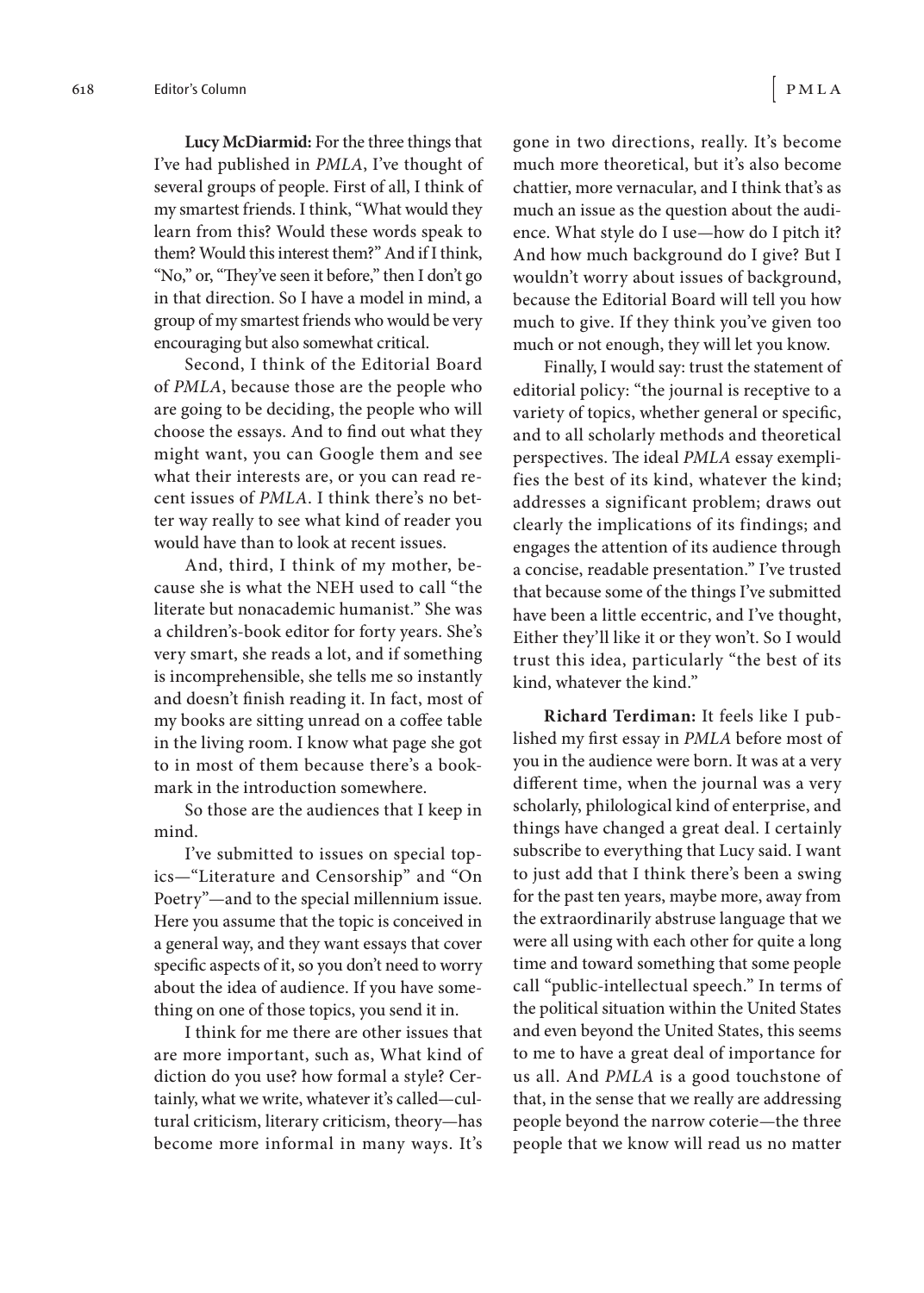what we write. And I want to encourage ev erybody to take that seriously.

## *What is the difference between a book or dissertation chapter and a journal essay? Or between a conference paper and an article? How do you transform one into the other?*

**Wai Chee Dimock:** The transforming should be a generative process: starting out with a chapter and tightening it, paring it down to a shapely article. But I think it also could work the other way, which is to say, starting out with a focused article and us ing it to imagine a larger circumference, to think about the overall shape of the project. For the moment, though, let me concentrate on the first, which is turning a large chapter into a smaller article. In a chapter we have the luxury of making connections that are merely promising, not proved, and I really think it's important to keep the chapter as that kind of space of possibility. So it's OK for the chapter to be a little unwieldy. It's OK for it to spill out in all directions. The journal article, on the other hand, is disciplined, in the sense that it's almost like a job interview. You have twentyfive minutes to convince a group of strangers that you're worth hiring. You have twenty-five pages in which to convince another group of strangers that you're worth listening to. The journal article is audience-directed. I can't emphasize this enough: in order to make the strongest case to the reader, even some good ideas might have to go, if they happen not to contribute in any way to the argument be ing made. Which is not to say that we should throw them out; it just means that we should save them in a different file, one to come back to. The journal article should be purposeful. It should be constrained by its own momentum as it goes forward, so that everything said along the way is a prelude to the conclusion.

**Richard Terdiman:** When I was being mentored, somebody revealed a truth to me that I think is very relevant to what we're

talking about today. It is that most selection processes are not *selection* processes at all but *rejection* processes. For the submissions that I read on the Advisory Committee, the ac ceptance rate was one in ten. So you see the logic of what I'm saying in terms of rejection. There's a needle's eye to get through even to be seriously considered and move on to the next level. So in order to get to that point, you have to think about coming through to people. And it means that it's much easier to say what a journal article is *not* than to say what it *is*. It is not a "large loose baggy monster," as Henry James called *War and Peace*. It is perhaps not laser-focused, but it is definitely focused and disciplined, and it makes its argument coher ently. It's exactly what you try to tell your stu dents to do when they are writing an essay. If we all did what we tell our students to do, there would probably be a higher acceptance rate for *PMLA*. But we don't, because we have lots of ideas, and we have lots of directions that we'd like to follow, but the *PMLA* arti cle is not the forum for doing so. If we avoid those mistakes, then the beautiful statue in side the block of marble will emerge.

## *What role have journal essays played in the development of certain emerging and also more established fields?*

**María Herrera-Sobek:** I took the question "What can a journal essay do?" literally and focused on the journal essay's significance for women and underrepresented minorities in our profession. For example, in the field of women's studies, the edited collection of essays and book chapters has been extremely significant. The journal essay has been equally important in the fields of ethnic studies and Chicano/a studies.

In my field, Chicano/a studies, and in other, closely related fields, there has been a transformation of the literary canon, as you well know, and it has taken place in large part via the journal essay. I therefore encourage you to keep on writing because in my experience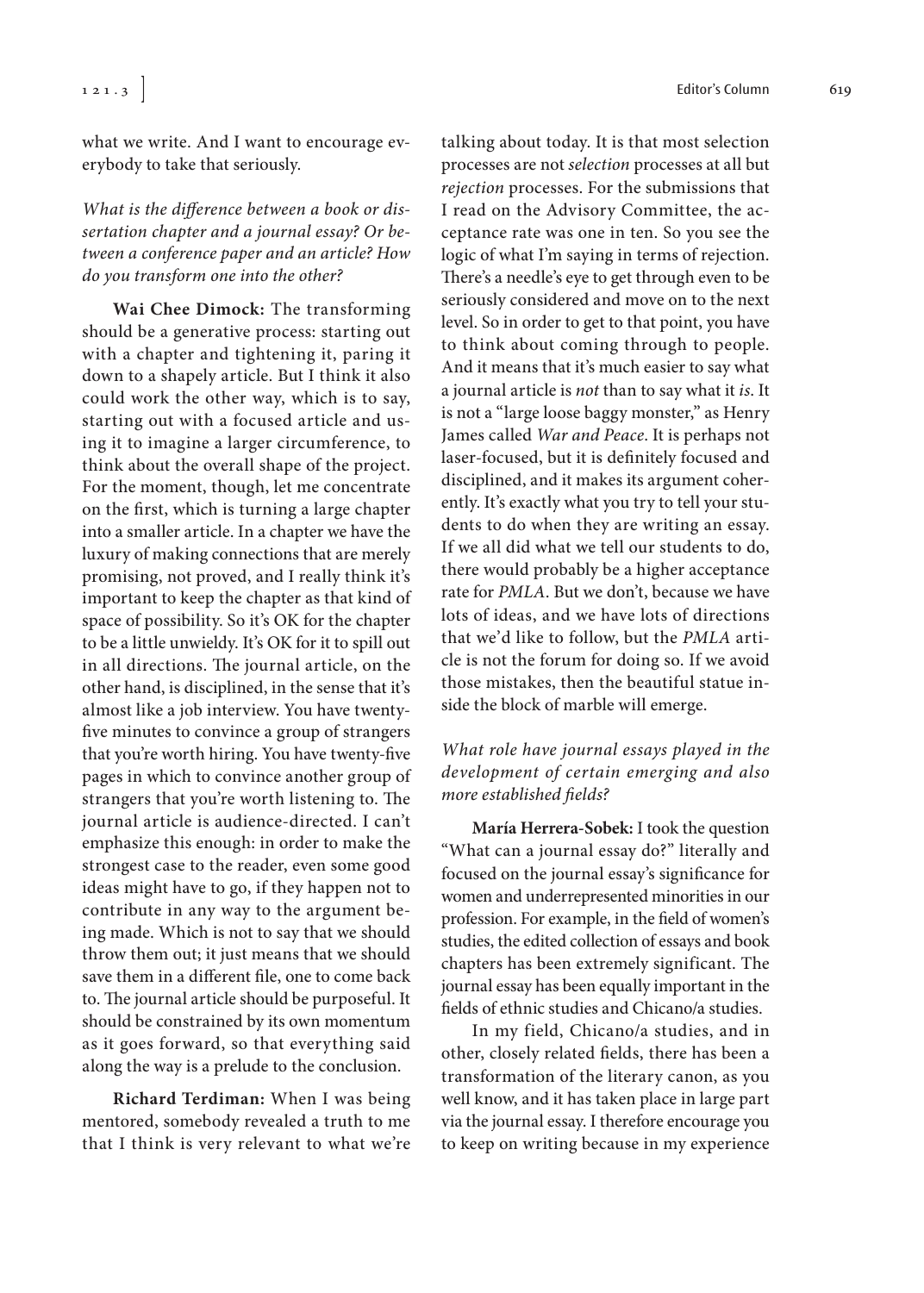an essay can definitely transform critical the ory and literary-cultural production.

In addition, the journal essay has been very instrumental in the formation of new dis ciplines and new areas of studies. For example, the publication of critical essays for Chicano and Chicana literature has legitimized the field and helped scholars establish it in many col leges and universities in the United States, and in American studies across Europe and even the Middle East. I venture to say that most major universities in the United States either already have Chicano/Latino studies and/or ethnic studies programs or are implementing them.

In this discussion, I want to focus on four general categories in which the journal essay played and continues to play a key role in the development of new disciplines. First is the dissemination of new ideas, theoretical para digms, and conceptualizations of the literary canon. The journal essay is an excellent venue through which new literary currents can be ar ticulated, discussed, examined, and critiqued. For this reason all fields should be represented in *PMLA*. Getting published in *PMLA* is the gold standard in our profession. But since it is the gold standard, it is very difficult to achieve. This difficulty leads us to the second major contribution of the journal essay.

In Chicano and Chicana studies and other ethnic studies and women's studies also, the difficulty of getting published in *PMLA* and other prestigious mainstream journals led to the emergence of new journals. In other words, the journal essay stimulated the pub lication of new journals and literary reviews. I counted the new journals in Chicano and Chi cana studies that came out between 1968 and 1982, and there were forty-nine. Some of these are still in existence today, and some, such as *Aztlán*, are now highly prestigious—it is pub lished by UCLA. But others, which had quirky names such as *Capirotada*, *Caracól*, *Comadre*, and *Con Safos*, did not make it. Those of you who know Spanish are aware that three of these journal titles are very humorous.

Third, at a practical level, publishing a journal essay can help you get a job. It can aid you in landing the job interview you are seek ing; it can help you achieve tenure; and it is essential for merit and promotion reviews in colleges and universities.

Finally, a fourth answer to what a journal essay can do for you is that reading it provides pleasure, delight, and enjoyment. So I encour age everyone to keep on writing.

**Wai Chee Dimock:** I'm speaking for a traditional field, nineteenth-century Ameri can literature, with a fairly long critical his tory. So let me go back a bit to talk about how journal articles in the past have shaped the field. I'm sorry to say that some of the most important articles have appeared not in *PMLA* but in journals such as *Glyph*. You might not know about *Glyph*, no longer pub lished now, but it was one of the most excit ing journals in the 1970s and 1980s. *Glyph* 8 (1981) was edited by Walter Benn Michaels. To my mind, it had the single most conse quential essay on American literature, Jane Tompkins's "Sentimental Power," on *Uncle Tom's Cabin*. No other article has trans formed the field as powerfully. Not only did Tompkins turn *Uncle Tom's Cabin* into the most read novel of the nineteenth century, but an entire range of texts also got admit ted into the critical canon as a result. It was a paradigm shift. Articles such as these might not appear often in *PMLA*, for in order to get through the review process, essays probably can't afford to be too controversial, to give too much offense. That's something we should think about: how to make sure that articles that are radical in their mode of thinking can be represented in this journal.

A single journal article can do a tremen dous amount. It can be a major catalyst for the transformation of a field.

*When we on the Editorial Board consider essays, we are always struck by the balancing act*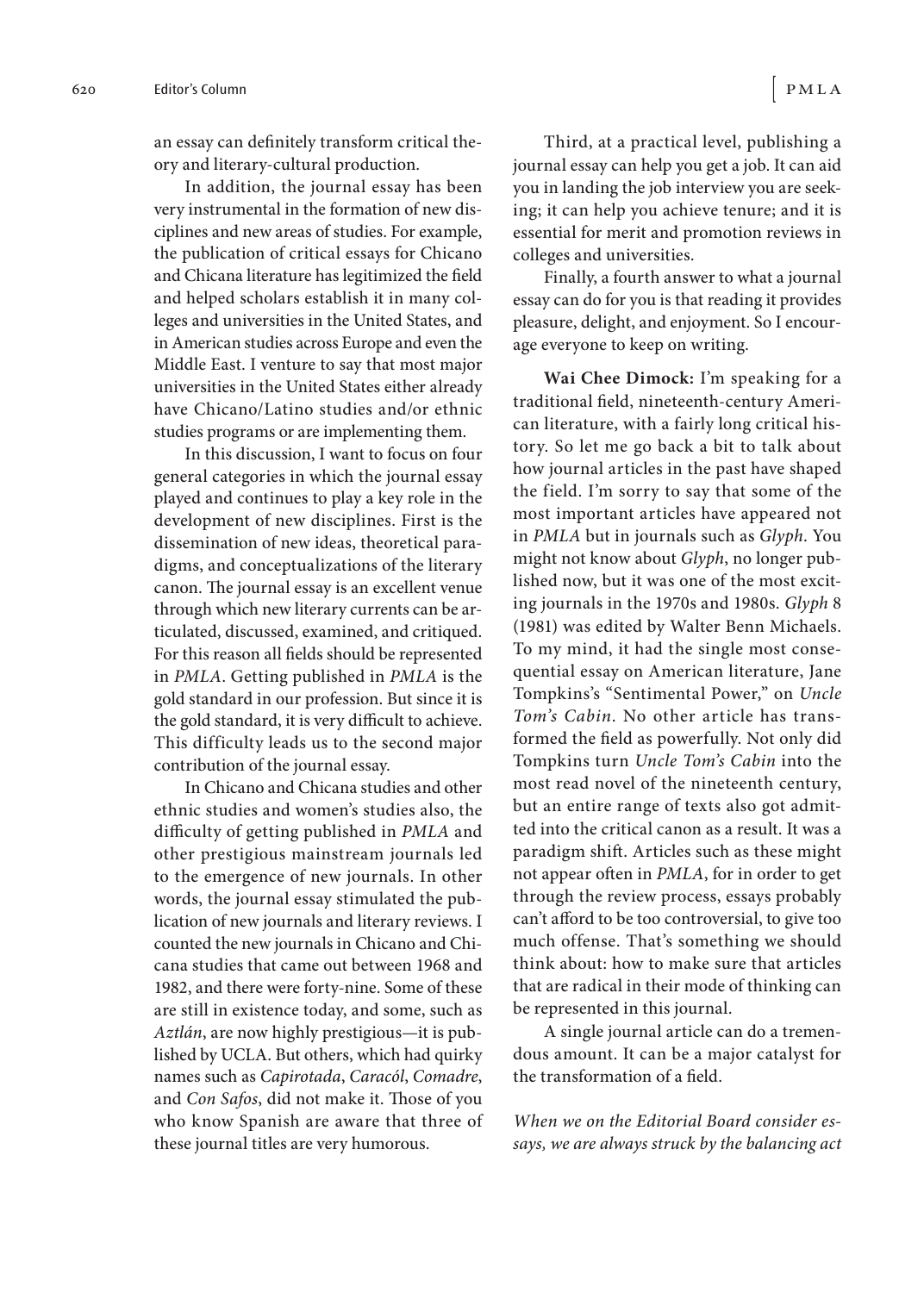*required to fit your thoughts into twenty-five pages. Some of the balancing has to do with the role of theory and the role of close reading and the negotiation between them. How would you recommend that authors balance theory and close reading?*

**Richard Terdiman:** It's hard to believe that there would be resistance to somebody's making a theoretical point in an essay, even in *PMLA*, which for a long time was relatively resistant to theory, but that was long ago. But I think that what we have learned to do, or what we're learning to do—certainly what I tried to do and what I try to teach my students to do—is to not have the theory stick out like the proverbial sore thumb. For example, close reading is a theory. I do close readings. But you don't have to give the entire history of the kind of reading that you're doing and explain its presuppositions for the reading to be ef fective. Maybe the reading would be more in teresting if you spoke a bit about where this method seems to work and why you're using it. You could do that. But in general theory works best today when it doesn't stick out, when it is somehow integrated into the kind of task that a particular essay is attempting to perform. And to be conscious of that, to foreground the device, to bare it in your con versation with your reader, to say, "I'm going to do this, and the reason is that I think this is going to be productive"—as when, in a lec ture, first you tell them what you're going to tell them, then you tell them, and then you tell them what you told them—helps the reader see why you did what you did. That is the best one can say about where theory ought to be. It ought to be everywhere. We all ought to be conscious of what we are doing, but we don't have to bristle the way we used to.

**Jahan Ramazani:** In reading essays on twentieth-century poetry for *PMLA*, I often encounter one of two problems with regard to theory. I think a successful manuscript man ages to navigate successfully between Scylla and Charybdis. There's the Scylla of overtheo rization, which Dick Terdiman was referring to, in which the essay is so preoccupied with methodological issues that they get in the way of an engagement with the question or the text or the cultural problem or the historical mo ment or whatever the subject might be. And then there's the Charybdis of undertheoriza tion—namely, a lack of awareness of or an in sufficient foregrounding of the presuppositions, of the underlying ideas, that guide the essay.

Reflecting on Marianne's question about the productive role that theory can play in guiding a journal essay, I found myself, as someone who works a lot on poetry, resort ing to the silly poetic device of an acrostic. It's going to end up spelling RUDDER, because I think of theory as a guide, helping one navi gate and set a direction. The RUDDER theory of theory in journal articles might go some thing like this:

Theory *Relates*—are you surprised that I began with *R*?—that is, relates the particular findings or insights of an essay to larger ques tions, concerns, debates in the field. Theory can play a helpful role in taking the particu lar and relating it to the general.

Next, theory *Uncovers*—that is, it can play a role in uncovering and clarifying the assumptions that animate a journal essay.

Theory *Defines*. It gives precision to the terms of an essay's argument.

Theory *Delineates*. (I had to come up with another *D*.) It marks out the boundaries of an essay's literary-cultural exploration.

Theory *Exemplifies*—that is, it generalizes an essay's method as a strategy that someone else might want to adopt.

And, finally, theory *Recognizes*. It en ables both reader and writer to recognize the writer's underlying position in relation to the material and clarify what's at stake.

Forgive my stretching to get that second *D* in there, so that the RUDDER theory of liter ary theory in journal essays wouldn't become the RUDER theory. But, for what it's worth,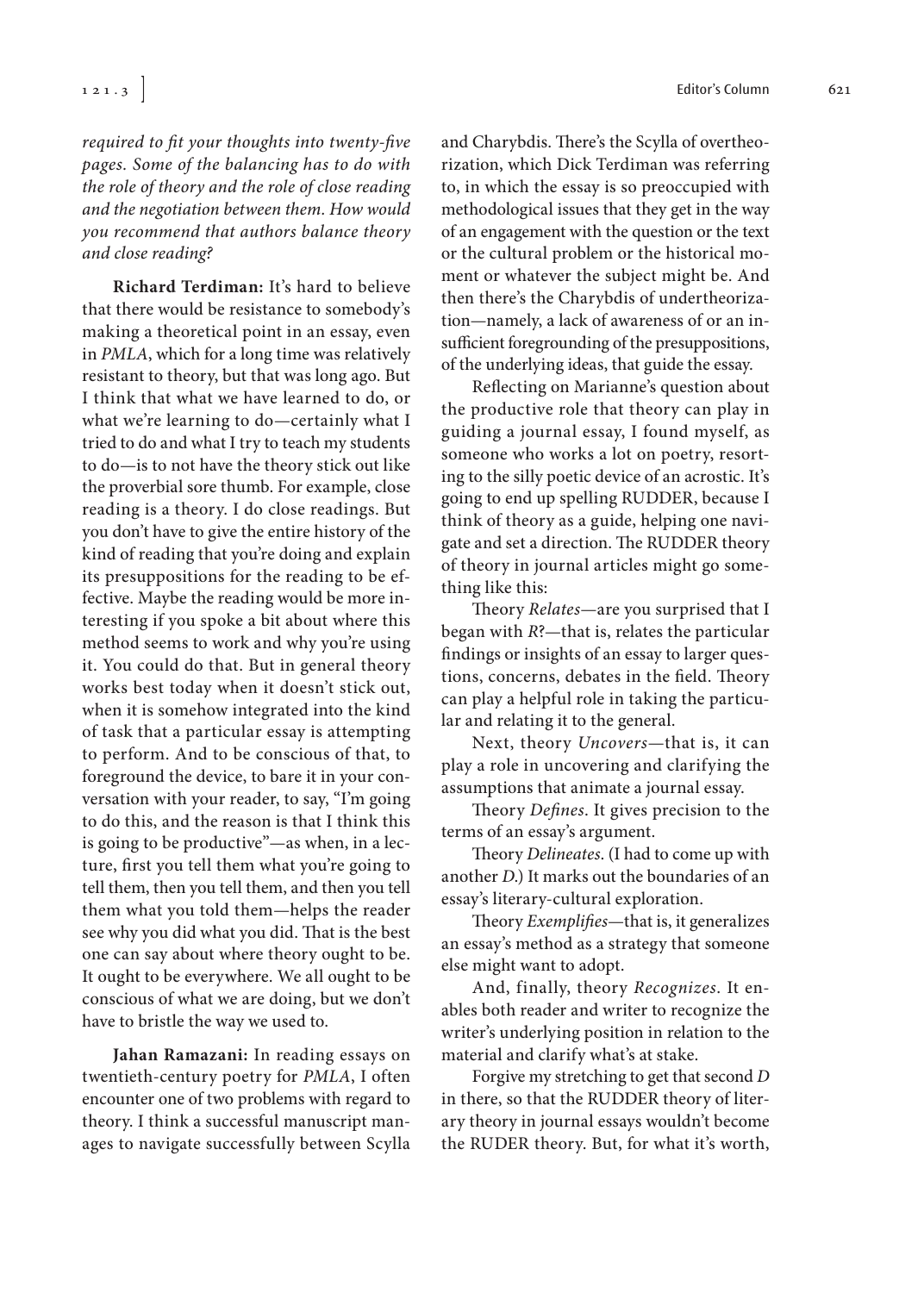that's in a nutshell my sense of what theory can do at its best in guiding a journal essay.

**Lucy McDiarmid:** First of all, I should say I'm really glad to hear so much common sense and so much whimsy on this panel. Faced with the question, "What is the role of close reading?" I thought, Well, you use what you need. I couldn't figure out what to say, particularly because grand statements seemed to be required, and I didn't have any grand statements. So that's why I'm glad to hear acrostics and silly things like that, be cause they can be useful.

How can you say what's the role of close reading? You have to say what it is in the pro fession as a whole right now. And that's too big a question for me to answer, so I will give some mini answers. Certainly, close read ing is fundamental to everything we do. It's fundamental to theory, isn't it? You have to read a text. No other methodology is so im portant: they all presume and depend on it. But to say that close reading is fundamental doesn't mean that it's sufficient, or that it's a religion, or that any theoretical perspective is a religion. Looking at words carefully is what we do. It's hard to imagine any scholarship in modern languages that doesn't do this. When scholarship doesn't, I think it's not as good or as clear as it could be.

I was of the generation brought up to think that close reading was what people in English did, that the texts were frozen in time, and that if you knew how to read Donne and Wallace Stevens very well, you were set for life. And that's as good as anything else, I think, for getting you started.

But let me point out how I deviated from that recently. And pardon me for using my own scholarship as an example, but it's what I know best, and I have a very good quotation here, from Yeats. In the January *PMLA*, the issue on poetry, I published an essay about the "peacock dinner" given in 1914, where a lot of poets put poems inside a marble box and

presented it to Wilfrid Blunt. That seemed the perfect opportunity to do close readings of all of the poems in the box, as a sort of mirror: "this is what poetry in 1914 was like." But actually that didn't interest me as much as the letters written before the dinner. I felt it wasn't the time for close readings of the poems. The cultural politics of creating the dinner interested me more. So the techniques that I had learned for reading lyric poetry stood me in good stead for looking at Yeats's letter. I'll put on the table here one text that I quoted in my essay. This is Yeats writing Lady Gregory about preparing for the dinner of poets for Wilfrid Blunt. He says:

I can do nothing about the press. Pound says "tell Lady Gregory we hate the newspaper press as Blunt hates the British Empire[.]" I spoke of a 'photographer[.]' [H]e made contemptuous allusions to Ducal shoot ing parties, which are photographed for the American press. . . . I preserved our dignity by saying we had mechanically suggested what is usual in case of plays. Ferocious Youth [that's Yeats referring to Pound] does however agree to my sending a report to 'the Times' as this leaves 'a record for posterity[.]'

Well, this letter seemed to me full of rich and suggestive phrases that merited more at tention than the poems in the box, because I thought the questions it raised were important for cultural history. What does Pound think is the connection between the "newspaper press" and the British Empire? Why does he think that this dinner of poets might be like a ducal shooting party? Why does he object so much to a photograph of the dinner? Who would be the audience for the photograph? Who is the "posterity" that would read a verbal record in the *Times* but wouldn't need to see a picture? And why does Yeats call Pound a "Ferocious Youth"? And so on. I'm just saying what is probably obvious to everyone in the room, that the techniques of close reading are useful for other methodologies, such as cultural his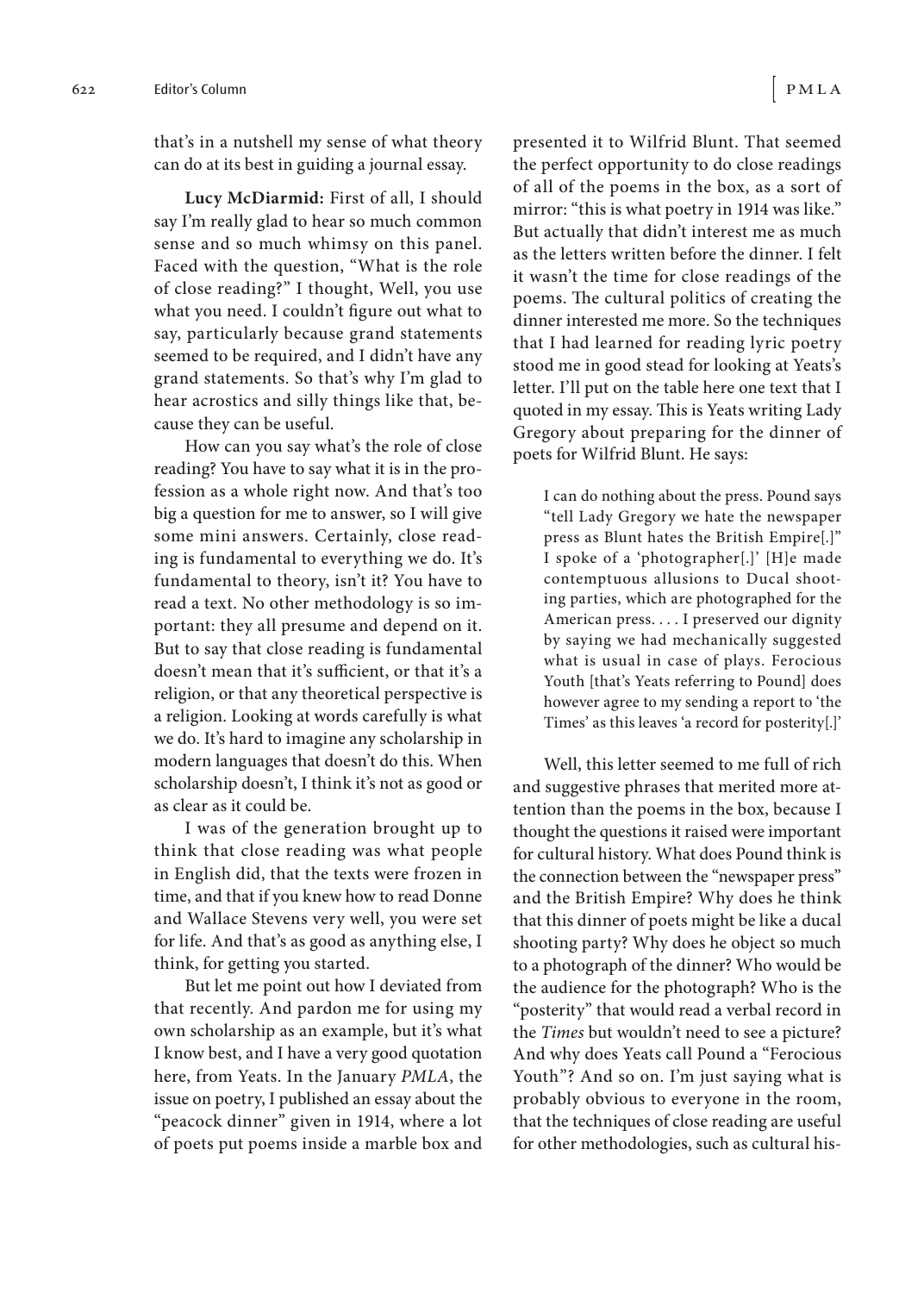tory, which I think can't exist without them. Close reading is really just a form of careful attention that everything we study deserves.

**Jahan Ramazani:** I'll come back in just a moment to say something about the essay Lucy was describing, but let me start by say ing that I leaped at the opportunity that Ma rianne offered to talk about both the theory question and the close-reading question be cause for a long time it seemed as if either you were in the theory camp or you were in the close-reading camp. You identified one way or the other. But I think one of the fortunate trends in recent years in journal publishing has been an erosion or breaking down of that divide. Like Lucy, as a three- or maybe even four-time offender writing for *PMLA*, I found myself in each piece trying in different ways to do both things—to bring together the work of close reading and the work of theorizing. As I train my graduate students, I try to show them that one doesn't have to choose between the two. Even in the syllabus for my most re cent graduate seminar in cross-cultural and postcolonial poetries, I say a strong paper will likely function at both the micro and macro levels, addressing some aspect of a question or debate or theoretical problem or conundrum and at the same time closely exploring specific aspects of specific poetic texts. Perhaps that kind of balance can be a useful way of think ing of the project of writing a journal essay.

I want to say two more things about close reading. Although we don't expect analytic essays for *PMLA* to deliver exactly the same rewards as poetry or fiction or drama, it's not entirely the mimetic fallacy to hope that jour nal essays will make the qualities we value most in literature stand out, highlighting them and refreshing our sense of them. Since I deal with poetry, I hope an essay will renew my awareness of poem as text, as literally a wo ven thing, with multiple and sometimes con tending, overlapping, competing discourses, forms, techniques, and ideologies. After reading a manuscript, I sometimes ask myself if I have a keener awareness of key qualities such as the poem's imaginative daring, figurative reach, verbal dexterity, historical engagement, and psychological complexity. It doesn't have to do all those things, but it ought to do at least some of them.

Another of my relationships with *PMLA* over the last few years has been as a judge for the William Riley Parker Prize, so the third point I'd make is just that reading all the pub lished pieces in *PMLA* for the prize, I'm happy to say that I thought many of the best essays whether historically or textually or ideologi cally focused—continued to exemplify the uses and rewards of close reading. And here I wanted to mention, even before Lucy did herself, her splendid essay "A Box for Wilfrid Blunt" as exemplary in this regard—its tight focus on one literary moment that illuminates larger questions of reception, history, and po etic self-representation. Closely reading, as she did just now, the correspondence, pho tography, journalism, and archival materials surrounding that moment, she offers a deft, even seamless, interweaving of biographical, literary, and political strands of analysis.

I leave you with one other example from the pages of *PMLA*—a recent essay that is exemplary in its fusion of close reading and theory. I was fortunate enough to be a reader of Susannah Young-ah Gottlieb's "Two Ver sions of Voltaire: W. H. Auden and the Dia lectic of Enlightenment," which seemed to me an authoritative and rigorous philosophical and theoretical analysis of Horkheimer and Adorno and at the same time an equally un faltering literary-critical analysis—a brilliant reading of Auden's poetry, exploring the lines of tension that run through the poetry and ultimately split it apart. That essay and many of the best essays I've read over the years in *PMLA* exemplify both conceptual deftness and scrupulous close reading, both analytic power and a kind of subtlety that comes through close reading and analysis.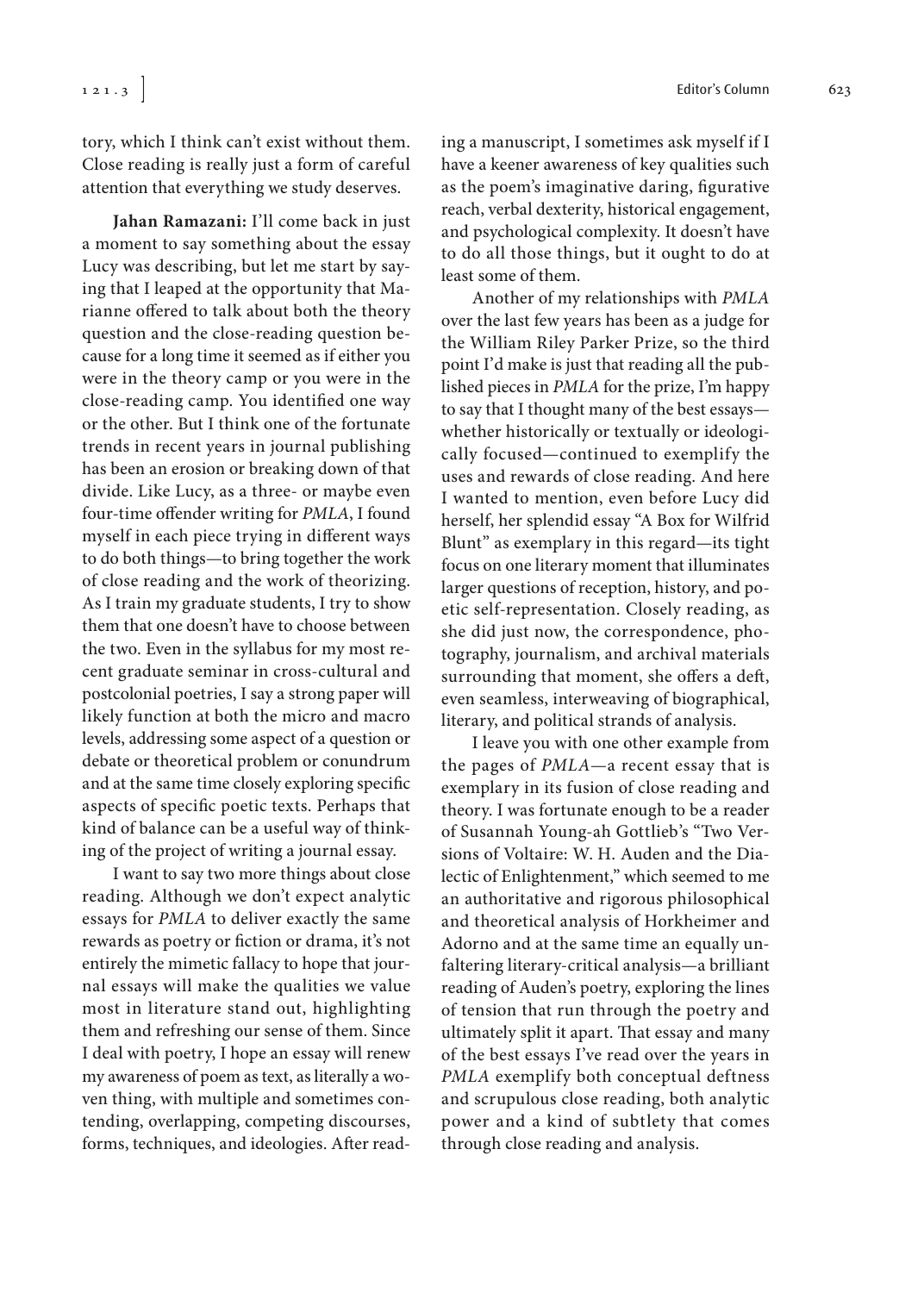**María Herrera-Sobek:** Two of the ma jor sins that I noticed as an Editorial Board member, when I was reading and evaluating the different essays submitted to us, were that they were overly theoretical and overly de scriptive. Some authors had so much theory that by the twenty-third page they still had not begun to discuss the essay's central the sis. Therefore, they only had a few more pages left to expound on the main subject of their article—the novel or poem they wanted to discuss and the original contribution they wanted to make to it. Being overly descrip tive is particularly an issue for scholars writ ing about a text that is not well known since they feel compelled to provide background on the novel or poem being examined. There's a difference between doing a close reading and describing: describing entails recounting the plot. Giving straight plot summaries is one of the things that we instruct our students not to do. Nevertheless, believe it or not, we still get plenty of long plot summaries, even at the *PMLA* level. Discussing literary texts from underrepresented groups of writers is a prob lem since the author may feel the prospective readers are not familiar with the texts. So for minority literatures you really have to navi gate a fine line between being overly descrip tive and providing the reader with too little information to understand your analysis of the text and the point you are trying to make. This is indeed difficult to do. But being overly descriptive is not limited to the analysis of minority literatures; I found it throughout the essays submitted in all literary fields.

**Richard Terdiman:** It's occurred to me, after working with some natural scientists and social scientists on the kind of process that they go through, that we don't work in collaboration very much. Our habit is to lock ourselves in our study and then send the re sult off to *PMLA*. I would like to suggest that there's a stage in between, the stage of close reading by the people who you know are going to be both your best critics and your best readers, which may be the same thing, before it goes out. It is very difficult for us to apply to our own work the lessons that we teach our students. Somebody else can help us do that.

**Wai Chee Dimock:** I'd also like to empha size the importance of getting help from fields outside our own. Close reading is actually an exercise that demands that kind of collabora tion. I'd challenge the distinction some of us make between the "narrowness" of close read ing and the "breadth" of historical analysis. There shouldn't be a binary opposition be tween these two if we take seriously Raymond Williams's claim in *Keywords* that words are the best indexes to the past, that to look at one word is to look at an entire way of life, an en tire layer of history. Just to give one example, in the Divinity School Address, Emerson talks about the "historical Jesus." This phrase might not seem especially striking to us. But the word *historical* had explosive resonances in the nine teenth century: it was a word marked by its as sociation with the German higher criticism, a historical scholarship brought to bear on the Bible and putting more and more pressure on the Gospels as humanly authored. To do a good close reading of this word, I need the help of people who know about theology, know about biblical scholarship, and can talk about Mi chaelis, Eichhorn, and Griesbach as well as the importance of this German-speaking world to Emerson's brother and teachers—William Em erson, George Ticknor, Edward Everett—all of whom studied at Göttingen. Close reading is never closed: it opens up a historical horizon, including the horizon of foreign languages, and brings home to us the limits of our knowledge and our unfailing dependence on others.

## *What, in your experience, is the role of anonymity in the* PMLA *review process?*

**Lucy McDiarmid:** I can't say strongly enough how important anonymity is, because so often, I'm sure, all of us read things, and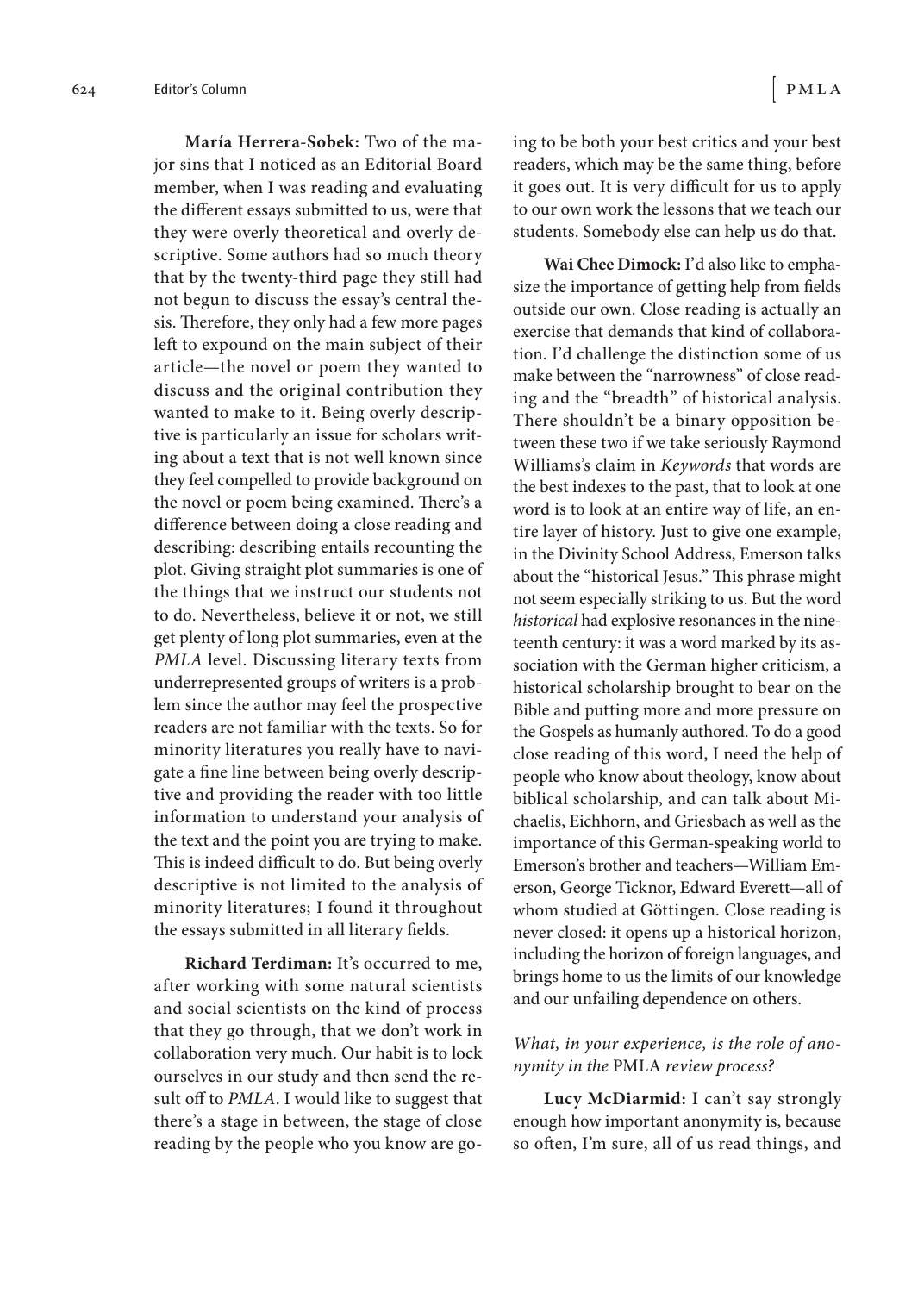we think, "Would that have been published if so-and-so hadn't written it?" And that's the great thing about anonymity. It's not your status in the world, or your age, or your pro fessional standing, or whether you've written ten books, or what prizes you've won. It's just your words. That's certainly not the case when you submit a manuscript to publishers, where letters often come before it, spreading flow ers in the way. This is just what you've said and nothing else. It could be by anybody, a chaired senior professor or an undergraduate. I want to encourage *PMLA* to continue that policy, because I think it's the fairest one.

**María Herrera-Sobek:** When I served on the Editorial Board, we were very surprised to see that many of the articles accepted were written by graduate students. On the other hand, we were shocked to see that some arti cles by major figures were declined. So it went both ways. We were always very pleased to see graduate students' papers getting accepted.

**Jahan Ramazani:** I started submitting to *PMLA* as a graduate student. I think part of the reason I became a repeat offender, frankly, was the anonymity. It's such a rigorous, strenu ous process, but, at least for me, there were al ways suggestions for improving the argument or the writing or what have you. And I think that I went back for more because I found my self growing through that process. By the third time around, I also just wanted to see if I could still do it—go through the arduous labors, the rigors, of the process. I like knowing that nobody knows who you are—that they're re sponding just to the quality of your thinking.

**Wai Chee Dimock:** It's reassuring to me that readers' reports actually get judged as much as the articles. This is one way *PMLA*  keeps the review process many-layered, al lowing judgment calls to be made at different stages of the process, and providing different kinds of safety nets to make sure that good articles don't slip away.

*Does the quality of the feedback from the readers' reports make it valuable for junior scholars to submit to* PMLA*, even if their essays are rejected?*

**Richard Terdiman:** I've only seen some parts of the process and have not been on the Editorial Board, but I know that when I read essays for *PMLA*, I had the sense that my reading was being read too, so I was care ful and thoughtful and always let it sit for a while after I had composed a first draft. I took these things very seriously, and when some of the essays that I reported on came out in the journal, I saw how they were improved in a small measure by what I said and no doubt by what other readers said. I don't think I know of another journal where an author, even one whose article is not accepted, gets so much valuable feedback. If the proportion of acceptances to submissions is about ten per cent, you know when you send something to *PMLA* there's a good chance that it won't be published, but you're going to get very valu able feedback. And it seems to me that it's not a bad thing for somebody who's not tenured to do, even when it comes back and you send it to some other journal. It'll be a better ar ticle when it goes out again.

**Jahan Ramazani:** Not only do you get valuable feedback, but it's a quick turnaround. With other journals you sometimes wait for years. The amazing editorial staff keeps ev erything moving in such an efficient way, so that the piece doesn't have to wait for four years to get published. I sometimes suggest *PMLA* to brilliant, promising grad students, who are just learning how to do this kind of thing, if only because they will get their work read by serious professionals who will give them pointers on how to reshape the essay and on how to conceive their work in terms of the rigors of journal publishing.

**Marianne DeKoven:** I would add that people shouldn't think they have to write a *PMLA* essay with a kind of high seriousness.